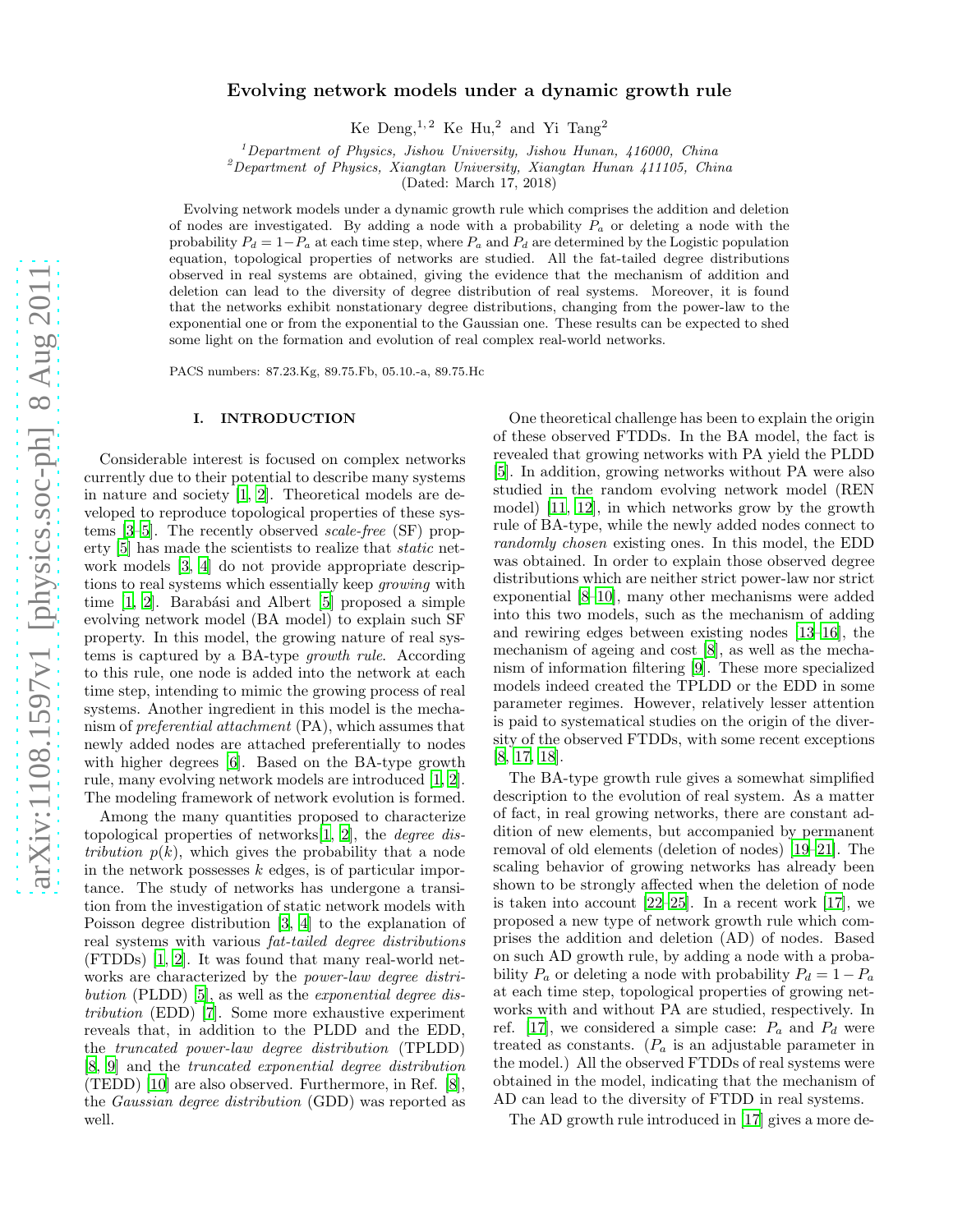tailed description to the evolution of real systems. However, this evolution can be even more complex. For example, as real systems grow, limited resources will cause interelement competition which, in turn, has a tendency to retard the growth of these systems. Such competition is intensified when the number of element is increased. As a result, growth rate of real systems usually decreases with the increase of the system size, exhibiting the socalled density-dependent growth [\[26](#page-4-3)]. In fact, competitive dynamics has been found to dominate the evolution of variety of social [\[27\]](#page-4-4), biological [\[28](#page-4-5)] and economic [\[29](#page-4-6)] network systems. Thus, with respect to the AD growth rule, to be more realistic,  $P_a$  should be a decreasing function of the number of nodes in the network, rather than a constant [\[17\]](#page-3-14). In this paper, we introduce the Logistic population equation [\[26](#page-4-3)] into the AD growth rule. As a result, the probabilities of addition (deletion) becomes a decreasing (increasing) function of the network size. Based on this dynamical AD growth rule, growing networks models with and without PA are investigated, respectively. In the present models, networks exhibit the density-dependent growth and all the observed FTDDs are created. Moreover, it is found that the networks exhibit *nonstationary* degree distributions, changing from power-law to exponential one or from exponential to Gaussian one. These results can be expected to shed some light on the formation and evolution of real complex real-world networks.

# II. NETWORK MODELS WITH LOGISTIC AD GROWTH RULE

The Logistic equation [\[26](#page-4-3)] was proposed by Pierre Verhulst for the analysis of population competitive dynamics. Verhulst assumed that during the population growth, as a result of the competition for the limited resources, the death rate per individual is a lineally increasing function of the number of population. Then the Logistic equation can be written as

$$
\frac{dN(t)}{dt} = [a - cN(t)]N(t) = a[1 - \frac{N(t)}{K}]N(t) , \quad (1)
$$

where  $N(t)$  denotes the number of population at time t;  $a$  and  $c$  are constants;  $a$  is the birth rate per individual and  $cN(t)$  stands for the death rate per individual at time t;  $K = a/c$  is called *carrying capacity* [\[30,](#page-4-7) [31](#page-4-8)] which represents the largest population the environment can support due to limited resources.

A more realistic description to the real-network's evolution can be achieved by the introduction of such Logistic dynamics into the AD growth rule. To do this, we obtain the probability of addition  $P_a$  and the probability of deletion  $P_d$  by the following two equations

$$
\frac{P_a}{P_d} = \frac{aN(t)}{cN(t)^2} \tag{2}
$$

and

$$
P_a + P_d = 1,\t\t(3)
$$

which yield

<span id="page-1-0"></span>
$$
P_a(t) = \frac{a}{a + cN(t)} = \frac{K}{K + N(t)}\tag{4}
$$

and

<span id="page-1-1"></span>
$$
P_d(t) = \frac{cN(t)}{a + cN(t)} = \frac{N(t)}{K + N(t)}.
$$
 (5)

Where  $N(t)$  stands for the number of nodes at time t and  $K$  is the parameter which denotes the maximum nodes in the network.

Then the Logistic AD model can be defined as follows: We start from  $m_0$  isolated nodes, which act as the nuclear of a growing network. At each time step, either a new node is added to the network with probability  $P_a$  or a randomly selected old node is removed from the network with probability  $P_d = 1 - P_a$ , where  $P_a$  and  $P_d$  are determined by Eq. [\(4\)](#page-1-0) and Eq. [\(5\)](#page-1-1), respectively.

When a new node is added to the network, there are still two ways for it to attach to the existing nodes in the network. One way is to randomly choose m nodes to set up connections (growing network without PA) [\[11,](#page-3-10) [12\]](#page-3-11), and the other way is to preferentially select m nodes to connect by means of preferential probability in the BA model [\[5](#page-3-3)], which reads

$$
\Pi_i = \frac{k_i + 1}{\sum_j (k_j + 1)},\tag{6}
$$

where  $k_i$  is the degree of the *i*th node (growing network with PA). Here, we should note that in order to give chance for isolated nodes to receive a new edge we choose  $\Pi_i$  proportional to  $k_i + 1$  [\[13](#page-3-12)].

One can find from Eq. [\(4\)](#page-1-0) and Eq. [\(5\)](#page-1-1) that when  $N(t) \ll K$ ,  $P_a(t) \gg P_d(t)$ . This means that the networks grow rapidly at the initial stages of their evolution. In fact, in a Logistic model [\[26\]](#page-4-3):

$$
\frac{dN(t)}{dt} = a \left[ \frac{K - N(t)}{K} \right] N(t),\tag{7}
$$

when  $N(t) \ll K$ ,

$$
\frac{dN(t)}{dt} \approx aN(t),\tag{8}
$$

the solution is:

$$
N(t) = C_0 \exp(at), \qquad (9)
$$

where  $C_0$  is a integral constant. Indeed, this kind of exponential growth has been observed in many newly emerged real-world networks, such as the World-Wide-Web (WWW) and the Internet [\[19](#page-3-16), [20\]](#page-3-17). This indicates that the rapid growth of some real systems in their young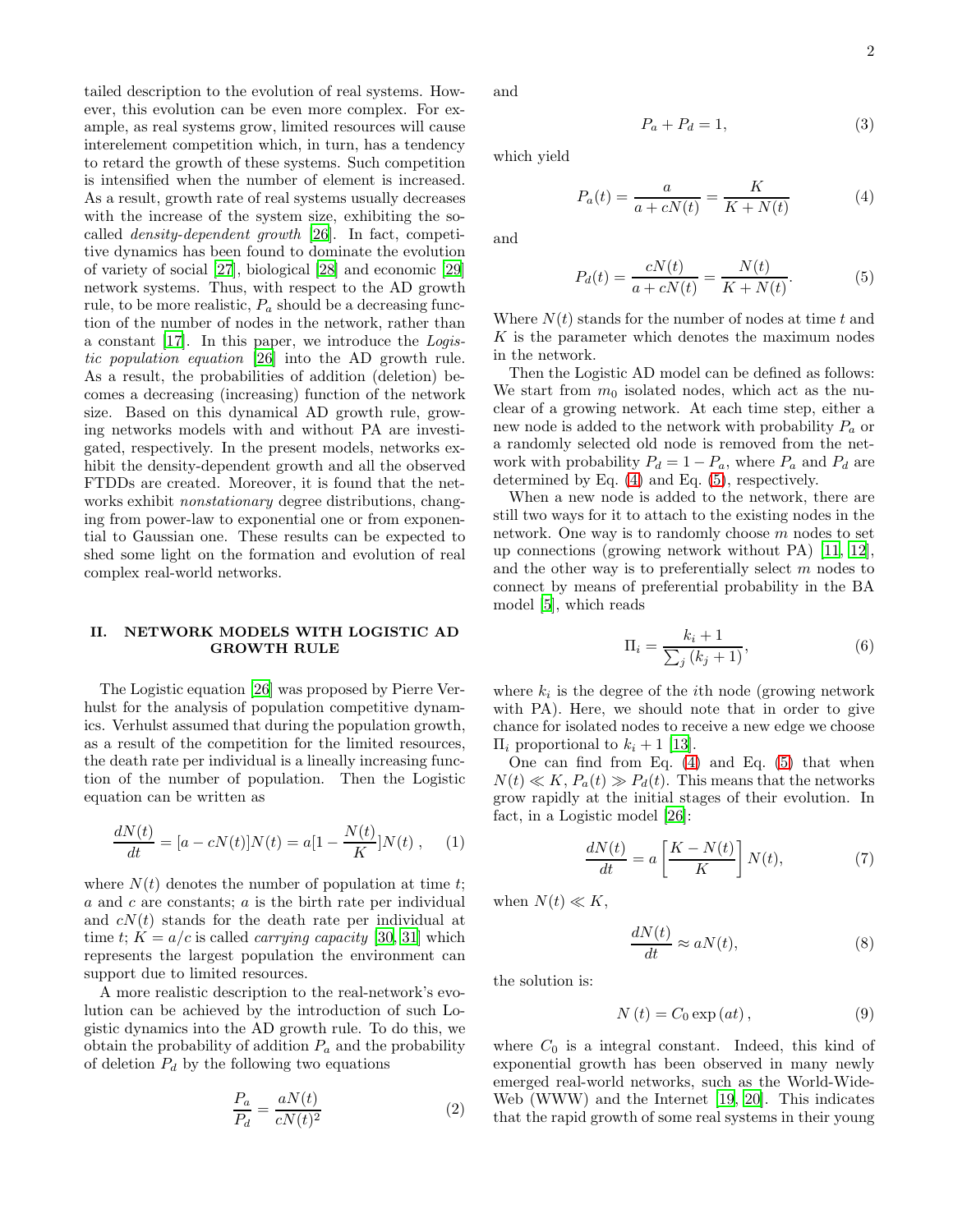age is well described by the Logistic AD model. As  $N(t)$ increase,  $P_a(t)$  decrease while  $P_d(t)$  increase, the growth of network is slowed down. In the limit of large  $t$ ,

$$
\lim_{t \to \infty} P_a(t) = \lim_{t \to \infty} P_d(t) = \frac{1}{2},\tag{10}
$$

and

$$
\lim_{t \to \infty} N(t) = K,\tag{11}
$$

i.e., the network reach a steady state and the number of nodes has the upper limit  $K$ . The above analysis imply that networks in the Logistic AD model exhibit density-dependent growth characterizing the evolution of many real systems, not captured in most previous network models.

We investigated the degree distribution of the networks by extensive computer simulations. In the simulation, we set  $m_0 = m = 5$  and  $K = 100000$ . Network is left to evolve until the steady state is reached. Cumulative degree distributions of growing networks with and without PA at different time step are given in Fig. [1\(](#page-2-0)a) and Fig. [1\(](#page-2-0)b), respectively. We found that in the Logistic AD model, the networks exhibit nonstationary degree distribution before the steady state is reached. This is illustrated in Fig. [1.](#page-2-0) For the growing network with PA, as time goes on,  $P(k)$  of the network undergos a process of transition, which can be roughly separated into several stages: (1) At the earlier stage of network evolution, i.e., when  $t \leq 72000$ , the network exhibits various PLDDs with different power-law exponents. In addition, the exponent increases with time. Particularly, in the asymptotic cases of  $P_a$  being close to 1, the network is almost equivalent to the well-known BA model, thus it have PLDD with power-law exponents  $\gamma = 3$ . (2)  $72000 < t < 1000000$ .  $P(k)$  of the network is truncated by an exponential cutoff and the network exhibits the TPLDD during this stage. Generally, if a node needs to obtain the high degree, it must exists in network with enough long time. While, longer do the nodes live, higher is the probability that they are deleted. Moreover, with  $t$ increasing,  $P_d$  increases. Thus the surviving probability of the nodes with high degrees is greatly reduced, and the degree distribution evolves with time, gradually changing from a power-law form to a power-law with a exponential cutoff, then to a exponential one. (3) In the limit of large t, e.g., when  $t \ge 1000000$ , the network shows a well shaped stationary EDD [see Fig.  $1(a)$ ]. Speciously, this asymptotic case seems to be a non-growing network (or a very slowly growing one). The case of the preferential attachment on a non-growing network was considered in Ref. [\[19\]](#page-3-16) where it was found that  $P(k)$  is not stationary, changing from a power-law type directly to is a Gaussian one. On the other hand, for the growing network without PA, as time goes on,  $P(k)$  of the network exhibits a continuous transition from the EDD to a variety of TEDDs which prove to be a series of intermediate states, and in the limit of large t, e.g., when  $t > 1045700$ , the network exhibits a well shaped stationary GDD [see Fig. [1\(](#page-2-0)b)].



<span id="page-2-0"></span>FIG. 1: (a) Cumulative degree distribution of the growing network with PA, for different time steps  $t$ , in logarithmic scales. The dash line is power-law fit and the solid line is exponential fit. (b) Cumulative degree distribution of the growing network without PA, for different time steps  $t$ , in semi-logarithmic scales. The dash line is exponential fit and the solid line is Gaussian fit. Results in both (a) and (b) are based on many independent realizations.

The results of Fig. [1](#page-2-0) reveal a nonstationary behavior for the degree distribution of real systems. During the evolution of these systems, various events take place on different timescales. These events include, for instance, the addition and deletion of nodes, the creating and rewiring of edges between existing nodes (internal edges), and so on. In general, the timescale on which a node join or leave the network (the addition and deletion of nodes) may be much longer than the timescale on which other events take place. For example, in a social network, creating internal edges means that the individuals make new friends, which happens on the timescale that can be as short as hours or days. While the timescale on which individuals are born or die is typically some years or decades. So that our model, which is based on the mechanism of addition and deletion, gives the prediction of a long-run behavior of real systems. For this reason, this kind of nonstationary FTDD of real systems, which can be difficult to observe in a relatively short time interval, has been neglected in most previous studies [\[1](#page-3-0), [19\]](#page-3-16). However, in recent years, the Internet and the WWW is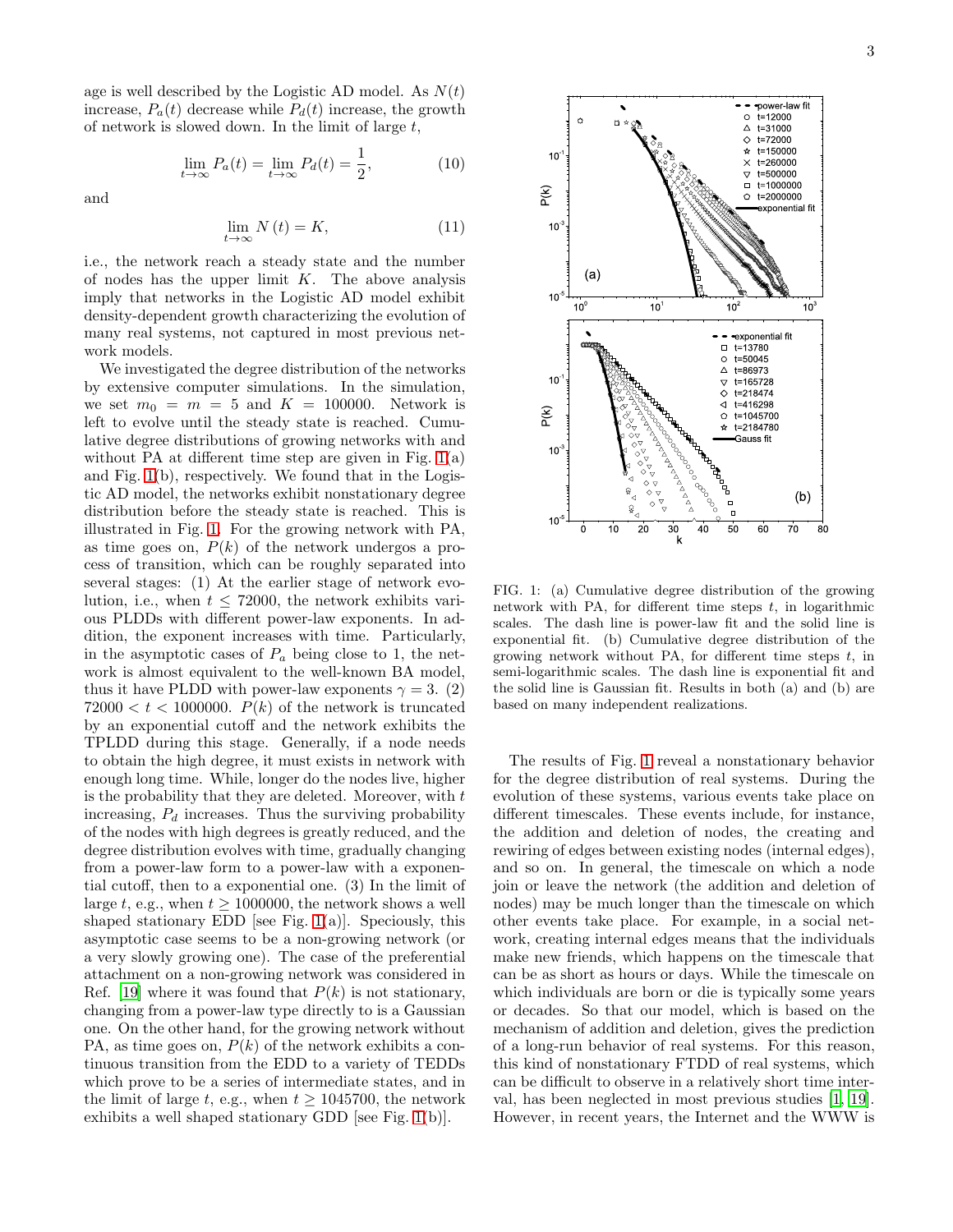in the initial and rapid growth stage of their evolutions. Perhaps, the observations for their degree distributions might provide some clues for our results. The WWW at the document level had grown at least five times larger during the two years time delay between the first and last web crawl, and the degree distributions obtained at different time are reported to be of a power-law form [\[32](#page-4-9)[–34\]](#page-4-10). The power-law exponent, though seems to be invariable for the in-degree distributions, has an increasing tendency with the sample size or time for the out-degree distribution, changing from 2.45 in 1999 to 2.72 in 2000 [\[32](#page-4-9)[–34\]](#page-4-10). Another clue is refereed to the Internet on the inter-domain level. The degree distribution of the Internet is also of power-law form. The exponent, however, suffer a little change from 2.15 in November 1997, to 2.16 in April 1998, then to 2.20 in December 1998 [\[35\]](#page-4-11). In fact, it is hard to achieve this precision. One may estimate the value of the exponent using the highest degrees and the system's size [\[36\]](#page-4-12). Such estimations also confirm the reported values. For November 1977, we gets  $\gamma \simeq 2.22$ , for April 1998,  $\gamma \simeq 2.24$ , and for December 1998,  $\gamma \simeq 2.26$ . Of course, exist additional factors (nonlinear PA [\[36\]](#page-4-12) and accelerating growth of edges [\[37](#page-4-13)], etc.) that may change these values. Finally, we are glad to point out that in a recent work [\[14](#page-3-18)], such nonstationary degree distribution was also reported when the creation of internal edges was considered in growing and static networks.

It is well known that the structure of complex networks has strong effects on their function. Therefor such neglect, at least in some case, may be dangerous because networks with different degree distribution act differently if we consider the dynamic processes taking place on them. This is especially the case, for example, in the strategy designing for the prevention of virus spreading or for the defense of network attacking [\[38](#page-4-14)[–40](#page-4-15)]. Provided that, after some years, the WWW has gradually changed into an exponential network, but is still treated as a scale-free one, what will happen to this network of

high technological importance if it runs under the antivirus strategy designed for a scale-free network?

#### III. CONCLUSION

In summary, we have proposed a dynamic growth rule which comprises the addition and deletion of nodes in the network. Based on this rule, by adding a node with a probability  $P_a$  or deleting a node with probability  $P_d = 1 - P_a$  at each time step, topological properties of growing networks with and without PA are studied respectively. The probabilities of addition and deletion are assumed to be determined by the Logistic population equation. In our model, networks exhibit the densitydependent growth which characterizes the evolution of various real systems, and all the observed degree distributions of real systems are created. Moreover, the networks exhibit nonstationary degree distributions, changing from power-law to exponential one or from exponential to Gaussian one. It is discussed that this kind of nonstationary behavior can be unconspicuous in real-world networks. The result indicates that the degree distribution of real systems, which has been believed to be stationary in most previous studies, may in fact be nonstationary.

### ACKNOWLEDGMENTS

This work was supported by the Outstanding Young Researcher's Foundation of Hunan Province, China, Grant No. 03JJY1001, and by the Natural Science Foundation of Hunan Province, China, Grant No. 00JJY2072. This work is also supported by the Foundation of Educational Committee of Hunan Province, china, Grant No. 00C189 and No.01B019.

- <span id="page-3-0"></span>[1] R. Albert and A.-L. Barabási, Rev. Mod. Phys. 74, 47 (2002).
- <span id="page-3-1"></span>[2] M. E. J. Newman, SIAM Review 45, 167 (2003).
- <span id="page-3-2"></span>[3] P. Erdős and A. Rényi, Publ. Math. Debrecen 6, 290 (1959); Publ. Math. Inst. Hungar. Acad. Sci. 5, 17 (1960); Bull. Inst. Int. Statis. Tokyo 38, 343 (1961).
- <span id="page-3-4"></span>[4] D. J. Watts and S. H. Strogatz, Nature (London) 393, 440 (1998).
- <span id="page-3-3"></span>[5] A.-L. Barabási and R. Albert, Science, **286**, 509 (1999).
- <span id="page-3-5"></span>[6] H. Jeong, Z. Néda, and A.-L. Barabási, Europhys. Lett. 61, 567 (2003).
- <span id="page-3-6"></span>[7] J. Camacho, R. Guimerà, and L. A. N. Amaral, Phys. Rev. Lett. 88, 228102 (2002).
- <span id="page-3-7"></span>[8] L. A. N. Amaral, A. Scala, M. Barthélémy, and H. E. Stanley, Proc. Natl. Acad. Sci. U.S.A. 97, 11149 (2000).
- <span id="page-3-8"></span>[9] S. Mossa, M. Barthélémy, H. E. Stanley, and L. A. N. Amaral, Phys. Rev. Lett. 88, 138701 (2002).
- <span id="page-3-9"></span>[10] J. A. Dunne, R. J. Williams, and N. D. Martinez, Proc.

Natl. Acad. Sci. U.S.A. 99, 12917 (2002).

- <span id="page-3-10"></span>[11] D. S. Callaway et al., Phys. Rev. E 64, 041902 (2001).
- <span id="page-3-11"></span>[12] A.-L. Barabási, R. Albert, and H. Jeong, Physica A 272, 173 (1999).
- <span id="page-3-12"></span>[13] R. Albert and A.-L. Barabási, Phys. Rev. Lett. 85, 5234  $(2000).$
- <span id="page-3-18"></span>[14] W. Jeżewski, Phys. Rev. E 66, 067102 (2002).
- [15] J. S. Kong and V. P. Roychowdhury, Phys. A (Amsterdam) 387, 3335 (2008).
- <span id="page-3-13"></span>[16] S. Johnson, J. Marro, and J. Torres, J. Stat. Mech. (2010)P03003.
- <span id="page-3-14"></span>[17] K. Deng and Y. Tang, Chin. Phys. Lett. **21**, 1858 (2004).
- <span id="page-3-15"></span>[18] Y. Gu and J. Sun, Phys. Lett. A 372, 4564 (2008).
- <span id="page-3-16"></span>[19] K.-I. Goh, B. Kahng, and D. Kim, Phys. Rev. Lett. 88, 108701 (2002).
- <span id="page-3-17"></span>[20] Q. Chen et al., The origins of power laws in Internet topologies revisited, in Proceedings of the 21st Annual Joint Conference of the IEEE Computer and Communi-